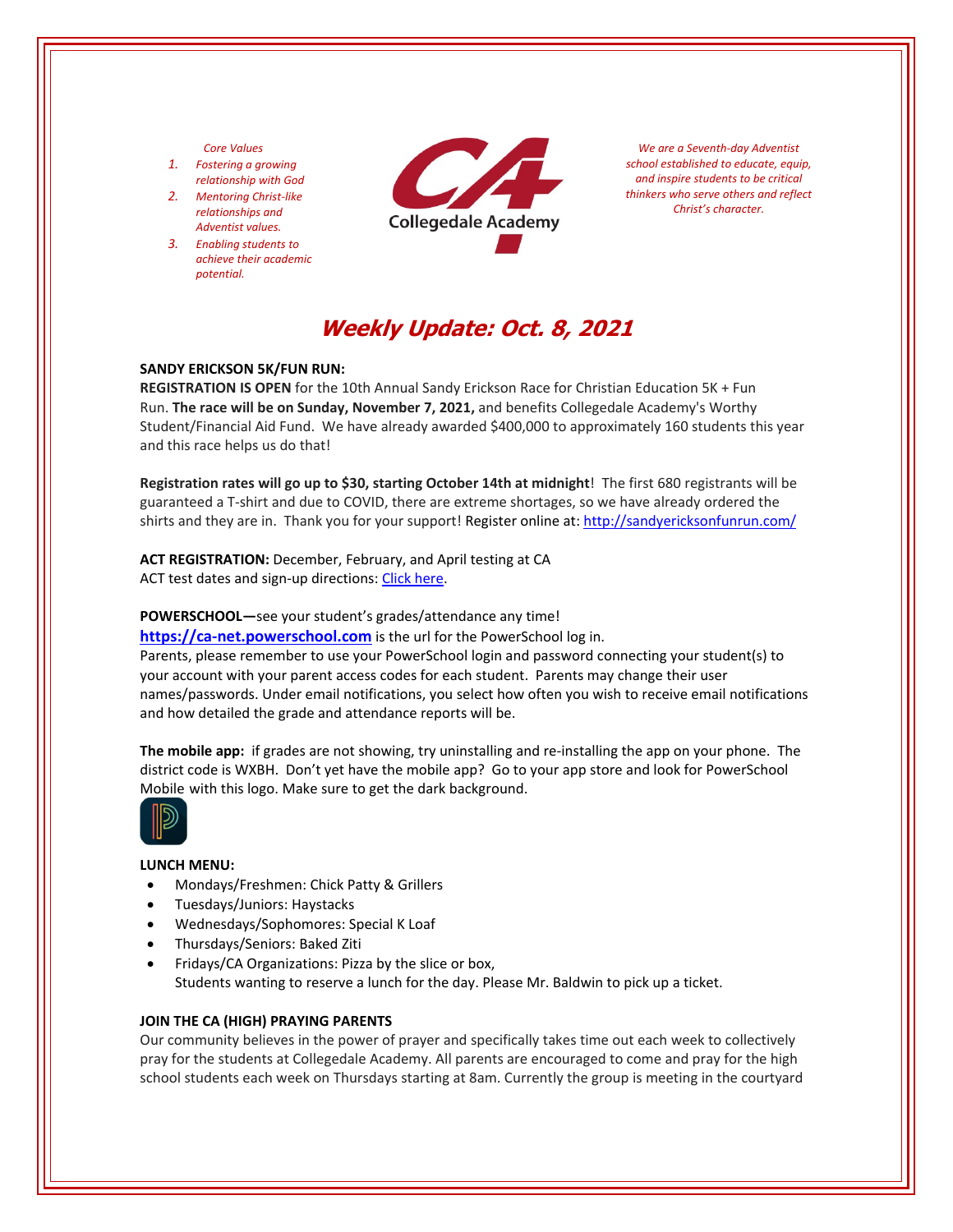on the backside of the high school's administration building. For more information, please contact the group's volunteer leader Ingrid Moon ‐ 719‐480‐2146.

#### *HELPFUL LINKS: many are found under "Forms & Information" in the high school section.*

- **1.** Bell Schedule Click [Here](https://www.collegedaleacademy.com/wp-content/uploads/2018/08/Bell-Schedule.pdf)
- **2.** Faculty Contact List: names, numbers, emails, what they teach/do. Click [here](https://www.collegedaleacademy.com/wp-content/uploads/2021/08/faculty-only-2021-2022.pdf)
- **3.** 2021‐2022 calendar, go to [collegedaleacademy.com](https://www.collegedaleacademy.com/calendars/)
- **4.** The Student Handbook is located at collegedaleacademy.com
- **5.** The *Echolier*: **[caecholier.com](https://caecholier.com/)**
- **6.** CA Library: CA HS [library](https://southernuniongcc.mlasolutions.com/m5/catalog/(S(cz33idtpr5nitzjgqo4cxzlz))/default.aspx?installation=CDA) site
- **7.** Academic Excellence Policy: Click [Here](https://www.collegedaleacademy.com/wp-content/uploads/2018/08/Academic-Excellence-Policy.pdf)
- **8.** ACT test dates: Practice for the ACT via CA Library site. Test is offered Sept., Dec., and April each year. Link: Click [Here](https://www.act.org/)
- **9.** College Admissions and HOPE Scholarship requirements click [here](https://www.collegedaleacademy.com/wp-content/uploads/2019/08/TSAC-Scholarship-Info.pdf)
- 10. Hope Scholarship (TSAC) Link: Click [here](https://www.tn.gov/collegepays/money-for-college/tn-education-lottery-programs/tennessee-hope-scholarship.html)
- **11.** TNPromise (TSAC) Link: Click [Here](https://www.tn.gov/tnpromise.html)
- 12. Pre-Arranged Absence Form click [here](https://www.collegedaleacademy.com/wp-content/uploads/2016/11/Class-Absence-Request-Form-May-2017.pdf)
- **13.** Rescheduling Exams: please refer to page 30 of the Student Handbook
- **14.** Community Service (suspended until further notice)
- **15.** Leadership Team Petition Form: for organizational and individual requests [here](https://www.collegedaleacademy.com/wp-content/uploads/2019/08/Leadership-Petition-SSch.pdf)
- **16.** Transcript Release: send a C.A. transcript to another location. Click [here](https://www.collegedaleacademy.com/wp-content/uploads/2016/12/transcriptrelease2014.pdf)
- **17.** Field Trip/Activity Permission Form. Click [here](https://www.collegedaleacademy.com/wp-content/uploads/2018/08/Field-Trip-form.pdf)
- **18.** New Drivers: please see the Student Handbook for attendance paperwork required for Learners' Permits.
- 19. Student Accident Insurance Policy click [here.](https://adventistrisk.org/en-us/insurance/nad/k-12-student-accident)

#### **UPCOMING ACTIVITIES**

- Oct. 8, End of 1<sup>st</sup> Quarter
- Oct. 11‐15, Fall break NO SCHOOL
- Oct. 18, Soccer @TCPS
- Oct. 19, 5K Sandy Erickson Red Out: \$1
- Oct. 19, Cross‐Country Race @Heritage
- Oct. 20, Blood Assurance
- Oct. 21‐24, Union College Volleyball & Soccer
- Oct. 23, Opus @Collegedale Community Church Morning
- Oct. 23, Opus @University Church Evensong Vespers
- Oct. 24, Opus @United Methodist Cleveland
- Oct. 26, 5K Sandy Erickson Red Out: \$1
- Oct. 26, PSAT
- Oct. 28‐31, Senior Survival
- Oct. 29‐31, Band Backpacking Trip
- Nov. 2, 5K Sandy Erickson Red Out: \$1
- Nov. 2, CA Finance & Board @6:30pm
- Nov. 3‐7, Orchestra Trip
- Nov. 5, YIELD Vespers
- Nov. 7, Sandy Erickson Race
- Nov. 8, Parent Financial Night
- Nov. 11, CA Band for Veteran's Day
- Nov. 16, CA BB vs McCallie
- Nov. 18, CA BB @Montgomery
- Nov. 19, Senior Vespers
- Nov. 20, Costume Kickball
- Nov. 22‐24, CA BB ‐ CCS Tournament